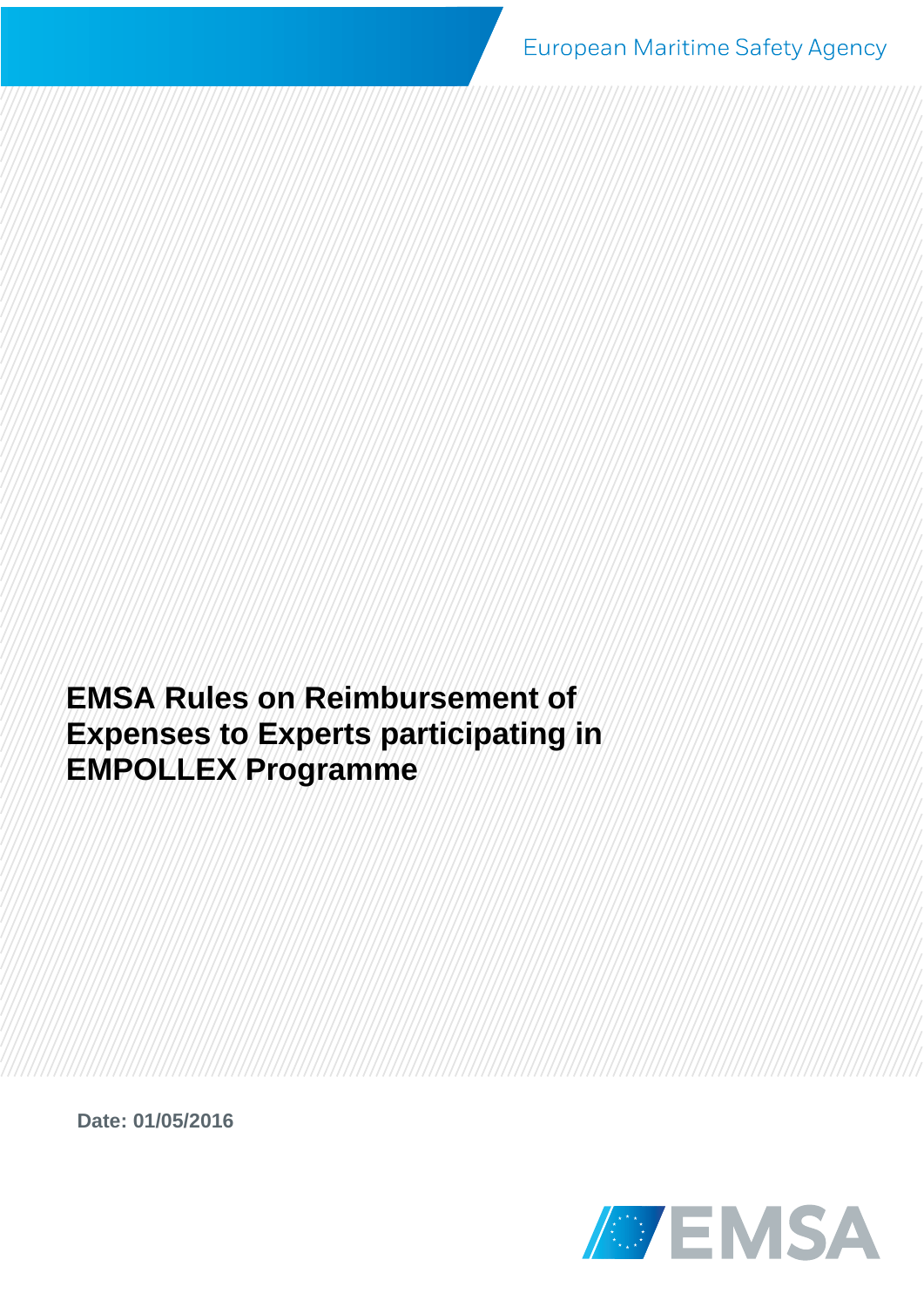

## **Table of Contents**

| 1.1   |  |  |
|-------|--|--|
| 1.2   |  |  |
| 1.3   |  |  |
| $1.4$ |  |  |
|       |  |  |
|       |  |  |
| 3.1   |  |  |
| 3.2   |  |  |
|       |  |  |
|       |  |  |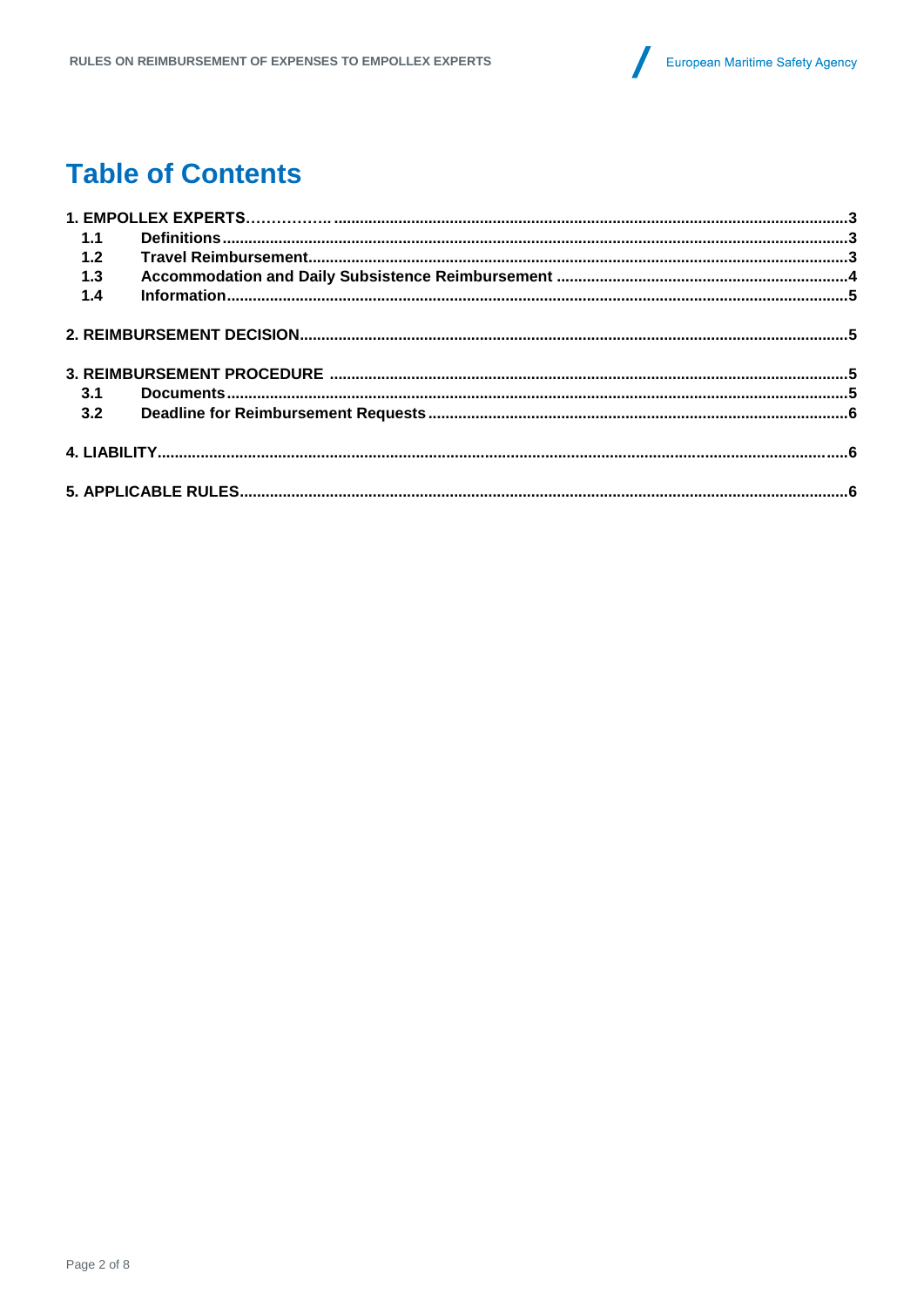# **1. EMPOLLEX EXPERTS**

### <span id="page-2-0"></span>**1.1 Definitions**

**Experts** undertaking to participate in an exchange event within the framework of EMPOLLEX (EMSA's Marine Pollution Expert Exchange Programme) are national experts from participating States (EU Member States, Norway, Iceland, coastal EU Candidate Countries) travelling to other EMPOLLEX participating states, in order to gain or share professional experience in the field of marine pollution preparedness and response in accordance with the EMPOLLEX Programme Rules, Procedures and Guidelines.

Within the EMPOLLEX Programme EMSA shall reimburse **75%** of the expenses which EMPOLLEX experts have incurred during their exchange visit(s) held at or outside of EMSA premises. The remaining 25% of the expenses incurred by the experts, during the events held at or outside EMSA premises, shall be covered or reimbursed by the EMPOLLEX expert's institution or administration.

**Force majeure** shall mean any unforeseeable and exceptional situation or event beyond the control of EMSA or the Expert not attributable to error or negligence on their parts which prevents one of them from attending or holding the EMSA event that could not have been avoided by the exercise of due diligence. Labour disputes, strikes and financial problems cannot be invoked as force majeure unless they are the direct consequence of an established case of force majeure.

**Overnight stay** is every occasion when the experts need to spend the night at the place where the EMPOLLEX exchange (meeting or other event) is held.

### <span id="page-2-1"></span>**1.2 Travel Reimbursement**

a) When the distance by rail between the place of departure specified in the EMPOLLEX application and the place where the EMPOLLEX exchange (meeting or other event) is held is equal or below 400 km (one way), travel expenses shall be reimbursed on the following basis:

- The shortest and most economical normal route by rail (first class);
- If the journey includes at least six hours of night travel between 22:00 and 7:00, the cost of accommodation in a double sleeper;
- Seat reservations and transport of necessary luggage, and supplements for high-speed trains;
- Travel by car will be reimbursed only if it has been pre-authorised by EMSA. In the latter case, travel expenses shall be reimbursed on the basis of the first class rail fare, excluding any supplements, or at the rate of EUR 0.22 per km, whatever is the lower. No motorway toll charges will be reimbursed.

In any case, the expert is requested to provide supporting documents as to the actual price of the ticket for the journey in question at the event the expert is participating in.

b) When the distance by rail between the place of departure specified in the EMPOLLEX application and the place where the EMPOLLEX exchange (meeting or other event) is held is above 400 km (one way), travel expenses shall be reimbursed on the following basis:

- The cost of travel by air in economy class or, if that is not available and following a prior written agreement by EMSA, business class.
- Air travel may be booked in business-class or equivalent, at the lowest available rates, if the travel includes at least one segment involving at least four hours continuous flying time.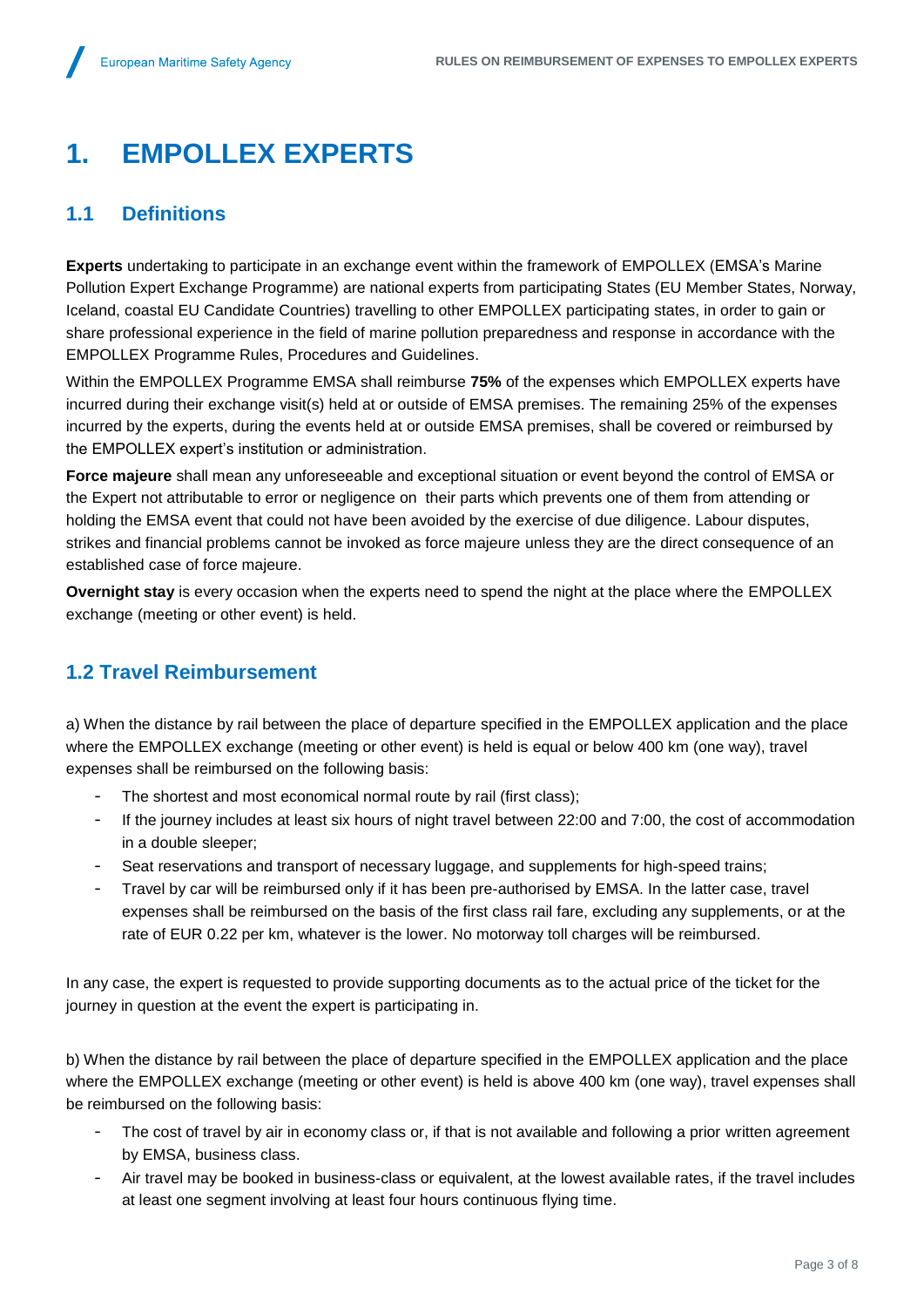

A prior agreement by EMSA shall always be obtained by the expert when the price of air travel may exceed EUR 1,000.00. When no prior agreement has been obtained by the expert, EMSA shall limit the payment of air travel ticket (excluding any agency fees) to EUR 1,000.00.

Travel to and from an airport or between terminals of airports shall be reimbursed only when public transport such as an airport bus or train is used. Taxi or airport/hotel shuttle fares are not reimbursed.

c) Expenses arising from journeys by sea are reimbursed upon presentation of supporting documents. The cost of transporting a car by sea is not reimbursed.

d) In cases where air travel is unavailable EMSA may, if requested by the expert concerned, authorise in advance that a car is used as a mode of transport. In such cases the basis for the reimbursement will be EUR 0.22 per km. No motorway toll charges will be reimbursed.

For the purposes of travel expenses reimbursement, the actual cost of the ticket/s paid by the expert shall be taken into account. The calculation of reimbursable costs shall be based on the provisions of paragraphs a) to d) above, depending on the distance and the mode of transportation used.

When a ticket is booked via a travel agency the handling fee will be reimbursed up to a maximum amount of EUR 30.00, notwithstanding any additional credit card fees. For the purposes of evidencing the exact price of the ticket and the amount of the handling fee, evidentiary documentation (electronic ticket, airline/train/bus receipts etc.) need to be provided together with the final invoice for the travel. Only one handling fee per traveller shall be reimbursed by EMSA.

If the actual travel costs for an already confirmed EMPOLLEX exchange exceed by more than 20% the estimated costs submitted by the expert in the EMPOLLEX Provisional Financial Sheet, authorisation by EMSA should be requested in writing prior to the exchange taking place.

The maximum ceiling for the amounts to be reimbursed shall be limited to the costs for the route between the place of departure and place of EMPOLLEX exchange. If an expert wishes to travel from and/or to a location different than the place of departure they should request a prior agreement by EMSA when submitting their EMPOLLEX Application Form in order for the travel costs borne by the expert to be considered for reimbursement by the Agency. The maximum travel reimbursement amount will be based to the costs of normal route between place of departure and place of EMPOLLEX exchange.

The same principle should apply for additional segments of the travel when an expert chooses to combine the trip subject to reimbursement by EMSA, with another trip. The Agency shall reimburse only the trip commenced for the purposes of the EMPOLLEX exchange.

### <span id="page-3-0"></span>**1.3 Accommodation and Daily Subsistence Reimbursement**

For events under the EMPOLLEX Programme, experts shall receive reimbursement for their accommodation and subsistence expenses, through an accommodation payment per necessary overnight stay and through a daily allowance per day of EMPOLLEX exchange meeting or other event (travelling days are excluded). The daily allowance is a fixed amount per day, as per the ceilings indicated in the list attached as an **Annex A** to these Rules, while the accommodation expenses actually incurred will be reimbursed up to the ceilings indicated in the list attached as an **Annex A** to these Rules.

When the distance between the place of departure (meaning the address to which the EMPOLLEX Exchange Confirmation Letter from EMSA has been sent) of the expert and the place of exchange (meeting or other event) does not exceed 50 km (calculated on the basis of a map tool on Internet), the expert will be considered as taking part in an activity in their place of employment and therefore they will be not entitled to any reimbursement.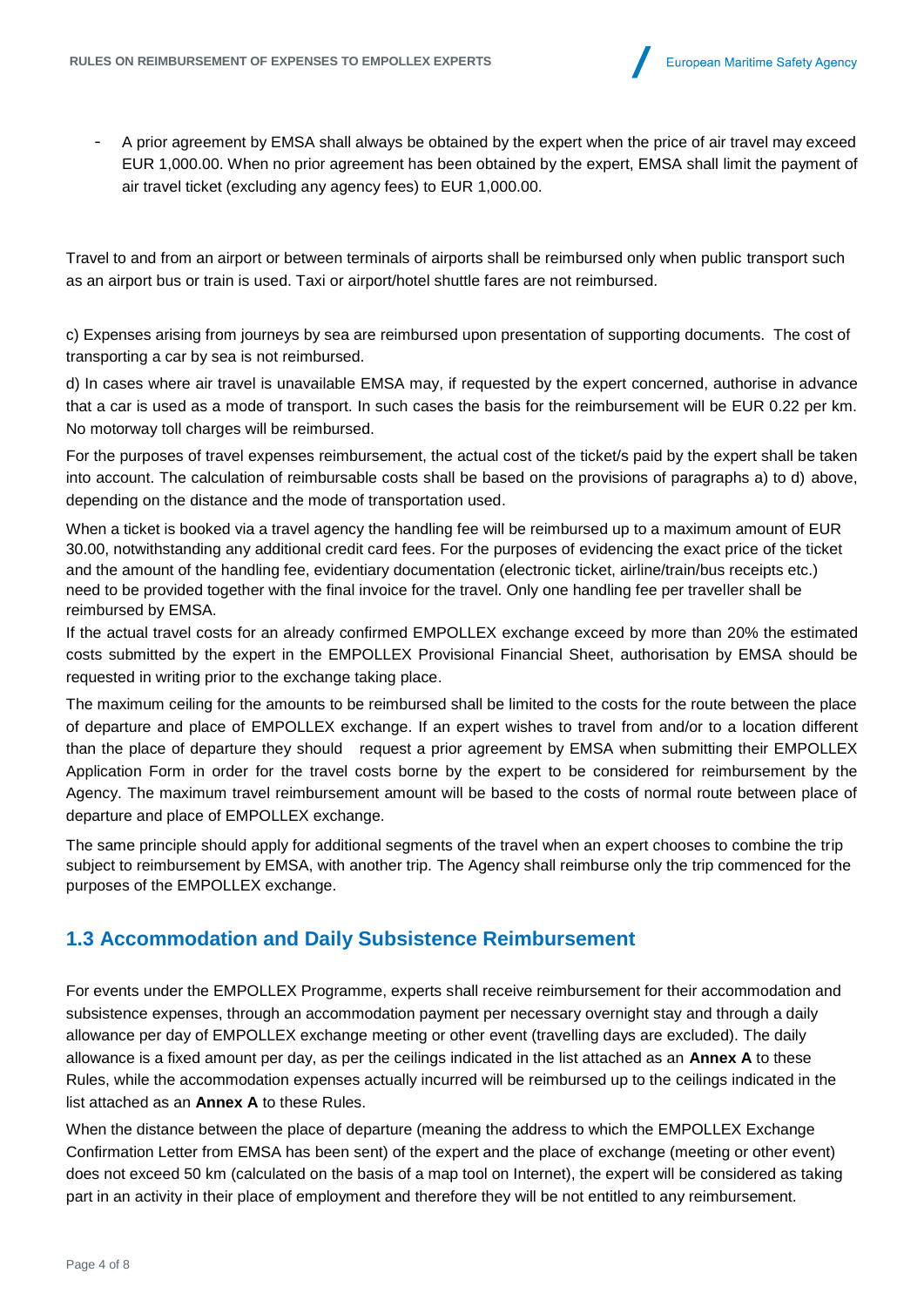In cases when different reimbursement ceilings have been established, this shall be communicated to the expert in the EMPOLLEX Exchange Confirmation Letter for the respective event.

For every EMPOLLEX exchange (meeting or other event) which take half a day (4 hours or less) the accommodation expenses shall be reimbursed per necessary overnight stay and 2/3 of the daily subsistence allowance paid by EMSA shall be reimbursed.

The listed maximum amounts in **Annex A** to these Rules shall cover all the expenses at the place where the exchange (meeting or other event) under the EMPOLLEX Programme takes place, including the costs of meals and local transport (incl. taxi). Hotel accommodation shall be arranged and paid directly by the expert.

### **1.4 Information**

Experts participating in the EMPOLLEX Programme shall be informed in advance about the ceilings for reimbursement and about the applicable reimbursement rules. These Rules shall be sent to the Experts participating in the EMPOLLEX Programme together with the EMPOLLEX Exchange Confirmation Letter.

## <span id="page-4-0"></span>**2. REIMBURSEMENT DECISION**

EMPOLLEX Experts shall receive reimbursement for travel expenses for their participation in an exchange under the EMPOLLEX Programme in accordance with these Rules. The expenses will be reimbursed provided that the experts have completed the EMPOLLEX exchange following an EMPOLLEX Exchange Confirmation Letter by EMSA.

In cases of a cancellation of an event by EMSA due to circumstances of *force majeure* Experts who have commenced their journey shall be reimbursed by the Agency for the expenses incurred

## <span id="page-4-1"></span>**3. REIMBURSEMENT PROCEDURE**

### <span id="page-4-2"></span>**3.1 Documents**

EMPOLLEX Experts shall be reimbursed after the EMPOLLEX exchange is completed following a submission of a duly completed and signed Expenses Reimbursement form 'EMPOLLEX EXPERTS' which is annexed to these Rules (**Annex B**) and submission of the EMPOLLEX Exchange Evaluation Sheet, confirming the participation of the Expert in the EMPOLLEX exchange.

The Reimbursement form shall be accompanied by the supporting documents listed in the form which fall within the following categories:

- 1. Document/s providing the price\* of the travel for the flight (e.g. e-ticket, copy of the travel agency invoice);
- 2. Document/s providing the price\* of any other mode of public transport such as train or bus (e.g. copy of the ticket);
- 3. Document/s providing the price\* of the accommodation used (e.g. copy of invoice or receipt).

\*The amount of the travel agency fee shall be shown separately.

EMPOLLEX Experts requesting reimbursement of expenses for the first time are required to complete also:

- 4. Legal entity form (LEF) and
- 5. Bank identification form (BAF).

Both LEF and BAF forms are available on EMSA website. Any change to the information provided in these documents shall be communicated through resubmission.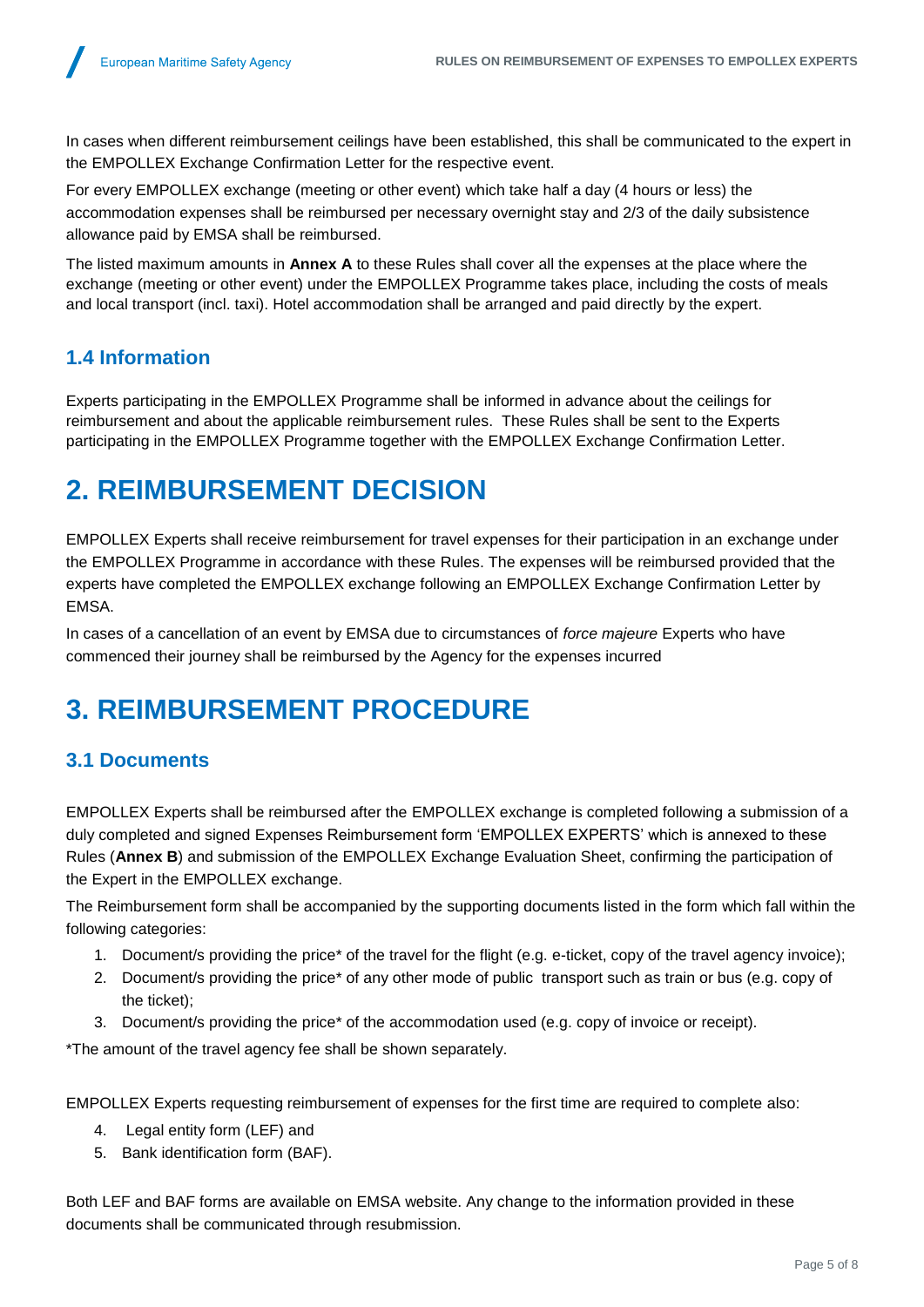

In order to complete the reimbursement file, EMSA will request the copies and when considered necessary also the originals of all documents necessary.

Reimbursement of expenses shall be executed by bank transfer in EURO to the account of the Expert's institution unless the expert/s has explicitly requested otherwise (e.g. to be reimbursed in their personal bank account), in which case written confirmation will be requested by EMSA from the Expert's institution. In both cases the bank account should be clearly indicated in the Reimbursement form.

Any conversion between the EURO and another currency will be made at the monthly accounting exchange rate established by the Commission and published on the website indicated below, applicable on the date of the invoice.

[http://ec.europa.eu/budget/contracts\\_grants/info\\_contracts/inforeuro/inforeuro\\_en.cfm.](http://ec.europa.eu/budget/contracts_grants/info_contracts/inforeuro/inforeuro_en.cfm)

EMSA may at any time request additional documents and evidence or effect controls as to the correctness of the information provided by experts in relation to the reimbursement of travel expenses. Data provided by experts in relation to the reimbursement of travel expenses may be transferred by EMSA to entities tasked to control the appropriateness and legality of the use of public European funds, including the Court of Auditors and the European Anti-Fraud Office.

Experts (or their Institution thereof) shall repay any sums paid in error.

#### <span id="page-5-0"></span>**3.2 Deadline for Reimbursement Requests**

EMPOLLEX Experts are obliged to submit reimbursement requests for travel expenses duly completed and signed and including all requested supporting documents within 60 days from the last day of the EMPOLLEX exchange (meeting or other event) the expert was participating in. Requests for reimbursements or supporting documents received after this deadline may be rejected and EMSA may not reimburse the related expenditure.

### <span id="page-5-1"></span>**4. LIABILITY**

No moral, material or bodily harm incurred by the person in the course of the journey or stay in the place where the EMPOLLEX exchange (meeting or other event) took place may be subject to a claim against EMSA unless it can be imputed to EMSA.

In case of travel by private motor vehicle, the owner, holder and driver of the vehicle shall be fully liable for any damage incurred in relation to the operation of the vehicle according to general legislation in place. No moral, material or bodily harm incurred in relation to the use of a private motor vehicle may be subject to a claim against EMSA.

## <span id="page-5-2"></span>**5. APPLICABLE RULES**

Rules in force at the date of submission of the EMPOLLEX Exchange Confirmation Letter shall apply to the reimbursement of expenses incurred by the Expert in relation to that EMPOLLEX exchange.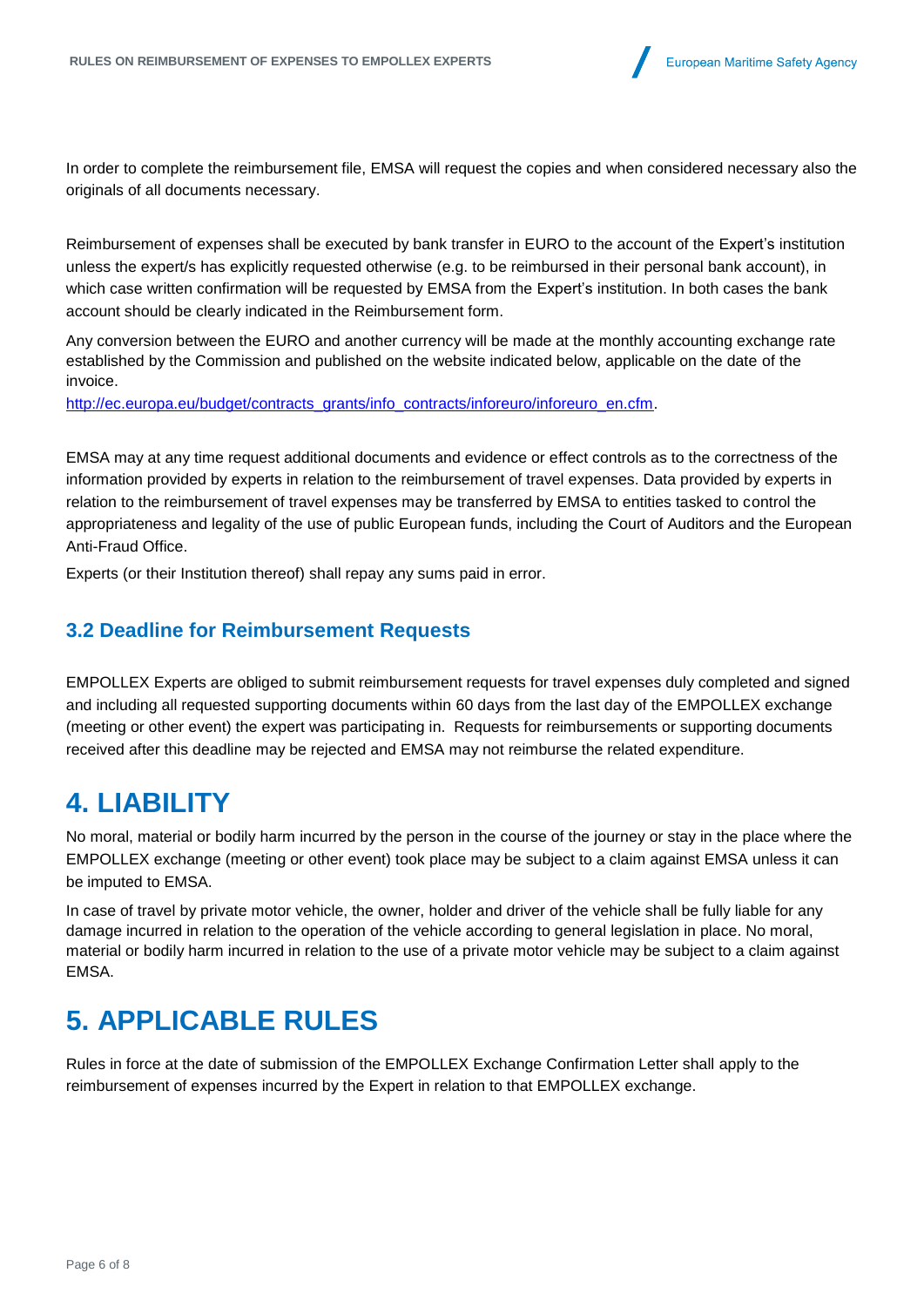# **List of Annexes**

**Annex A - Allowances**

**Annex B - Reimbursement form** 'EMPOLLEX EXPERTS'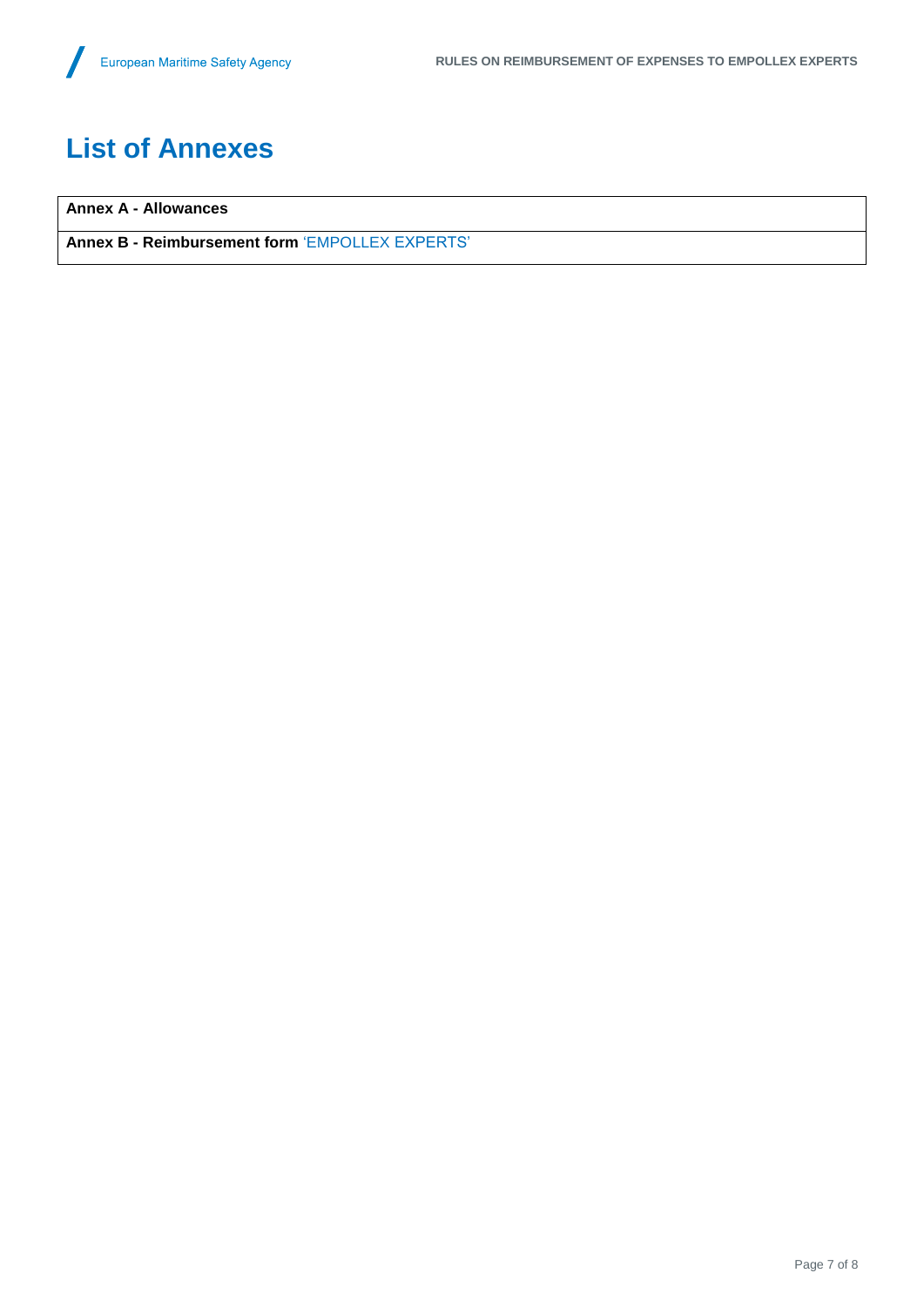#### **European Maritime Safety Agency**

Praça Europa 4 1249-206 Lisbon, Portugal Tel +351 21 1209 200 Fax +351 21 1209 210 emsa.europa.eu

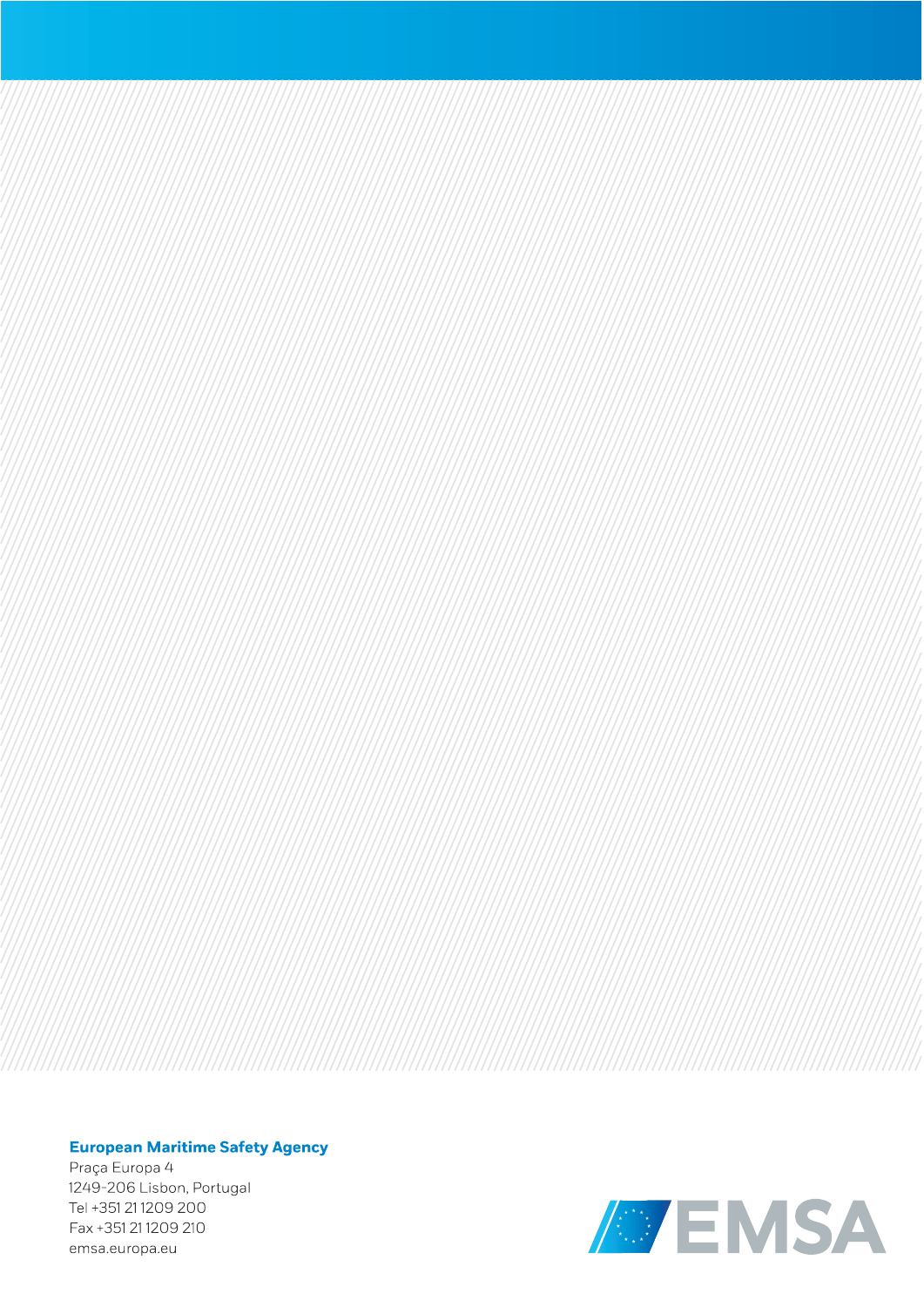

### **Annex A – Allowances**

| Countries       | Allowance<br>per day of meeting $(\epsilon)$ | Accommodation<br>allowance $(\epsilon)$ |
|-----------------|----------------------------------------------|-----------------------------------------|
| Austria         | 95                                           | 130                                     |
| Belgium         | 92                                           | 140                                     |
| <b>Bulgaria</b> | 58                                           | 169                                     |
| Croatia         | 60                                           | 120                                     |
| Cyprus          | 93                                           | 145                                     |
| Czech Republic  | 75                                           | 155                                     |
| Denmark         | 120                                          | 150                                     |
| Estonia         | 71                                           | 110                                     |
| Finland         | 104                                          | 140                                     |
| France          | 95                                           | 150                                     |
| Germany         | 93                                           | 115                                     |
| Greece          | 82                                           | 140                                     |
| Hungary         | 72                                           | 150                                     |
| Iceland         | 85                                           | 160                                     |
| Ireland         | 104                                          | 150                                     |
| Italy           | 95                                           | 135                                     |
| Latvia          | 66                                           | 145                                     |
| Lithuania       | 68                                           | 115                                     |
| Luxemburg       | 92                                           | 145                                     |
| Malta           | 90                                           | 115                                     |
| Netherlands     | 93                                           | 170                                     |
| Norway          | 80                                           | 140                                     |
| Poland          | 72                                           | 145                                     |
| Portugal        | 84                                           | 120                                     |
| Romania         | 52                                           | 170                                     |
| Slovakia        | 80                                           | 125                                     |
| Slovenia        | 70                                           | 110                                     |
| Spain           | 87                                           | 125                                     |
| Sweden          | 97                                           | 160                                     |
| Turkey          | 55                                           | 165                                     |
| United Kingdom  | 101                                          | 175                                     |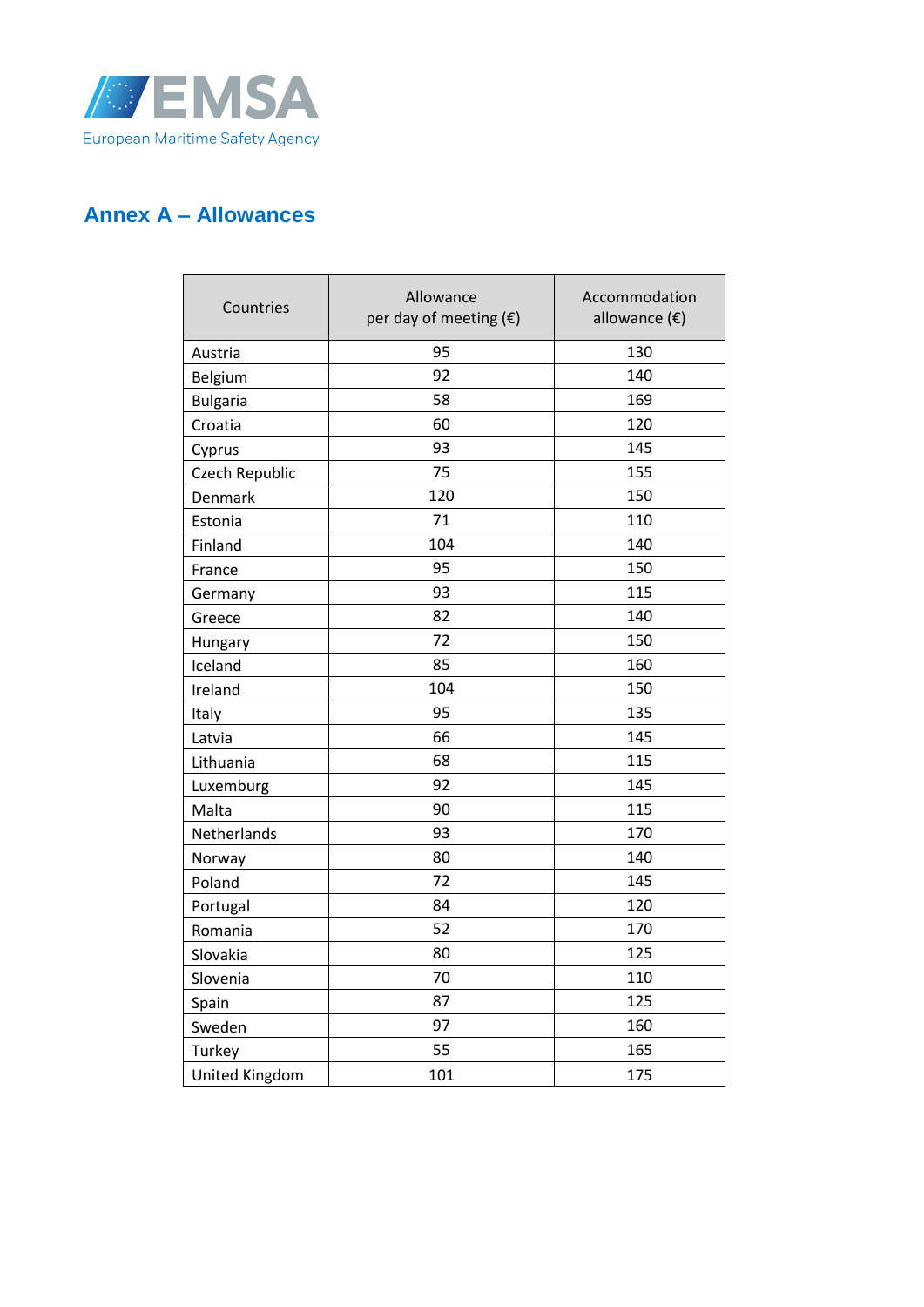

## **Annex B Expenses Reimbursement Form - EMPOLLEX Experts**

Expert to fill in the information below:

| Surname:                                                                                                | «Last Name»                     | Forename: | «First Name»                                                                               |
|---------------------------------------------------------------------------------------------------------|---------------------------------|-----------|--------------------------------------------------------------------------------------------|
| Address:                                                                                                |                                 |           |                                                                                            |
| Country:                                                                                                | «Country»                       | Tel.:     | Mobile:                                                                                    |
| Organisation:                                                                                           | «Organization»                  | E-mail:   | «E-mail»                                                                                   |
|                                                                                                         | <b>Bank Identification Form</b> |           | <b>Legal Entity Form</b>                                                                   |
| Provided:<br>$\Box$ no, completed form attached <sup>1</sup><br>$\Box$ yes, already provided previously |                                 | Provided: | $\Box$ no, completed form attached <sup>1</sup><br>$\Box$ yes, already provided previously |
| Please re-confirm:                                                                                      |                                 |           |                                                                                            |
| Account holder                                                                                          |                                 |           |                                                                                            |
| Bank account No.                                                                                        |                                 |           |                                                                                            |
|                                                                                                         |                                 |           |                                                                                            |

#### Travel Itinerary & travel costs (add additional rows if needed):

| <b>EMPOLLEX Exchange Place</b><br>(city & country): |                   | $Date(s)$ : |                    |              |                            |  |
|-----------------------------------------------------|-------------------|-------------|--------------------|--------------|----------------------------|--|
| Means of transport:                                 | $\Box$ air travel | $\Box$ rail | $\Box$ private car |              | $\Box$ other (pls.specify) |  |
| <b>Place</b>                                        |                   | <b>Date</b> | Time               | <b>Class</b> | Fare $(+curve(y)^2)$       |  |
|                                                     |                   |             |                    |              |                            |  |
|                                                     |                   |             |                    |              |                            |  |

#### Accomodation costs (add additional rows if needed):

| Date | <b>City, Country</b> | <b>Hotel name</b> | Fare (+currency)* |
|------|----------------------|-------------------|-------------------|
|      |                      |                   |                   |
|      |                      |                   |                   |
|      |                      |                   |                   |

<sup>1</sup> Please complete and sign the Bank Idenficiation Form (http://ec.europa.eu/budget/execution/ftiers en.htm) and Legal Entity form (http://ec.europa.eu/budget/execution/legal entities en.htm) 2 Cost to be evidenced by appropriate documents (e-ticket for flights, tickets, hotel invoices etc.)

<sup>3</sup> Date and time of departure from / arrival at airport, train station and comparable, in case of travel by private vehicle actual departure/expected return time